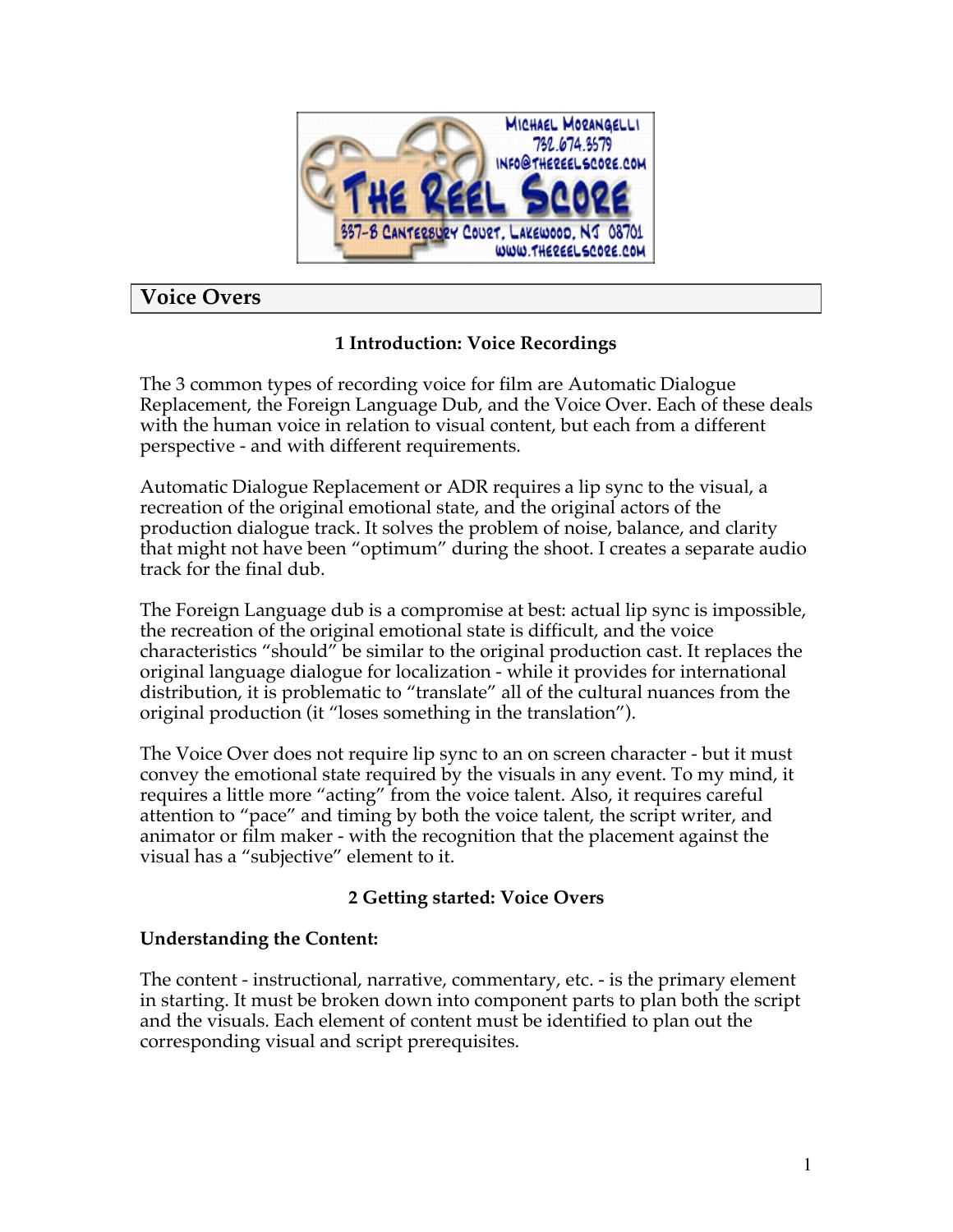The film idiom doesn't allow "page flipping" - it is not a written document but rather strictly linear in presentation. The content must be realized completely in "real time" with a sense of "forward motion" toward comprehension or realization. Web material with the ability to link is more forgiving but this same concept still applies to planning individual links and overall linking design.

#### **The storyboard:**

Any visual - animation or film/video - with an intended V.O. has a unique problem - how to pace the visual and the voice over script to provide a comfortable and natural environment for the content.

Starting with either the visual or the script, it is a real necessity to plan out a complete coverage of the requirements demanded by the content. Here, the storyboard works to plan the key elements and develop the pace and timing to provide that "comfortable and natural environment".

It also can expose weak or unaddressed content requirements that might demand additions or deletions to visual or script. It provides a preview of how well the two are working together in transmitting the content - with an emphasis on "together". This is also the point that a decision to include or exclude music should be made - is it necessary and desirable or will it interfere or intrude.

Getting this element of the production process "right" can save much time and money - alleviating the necessity of adding or cutting footage or frames to adjust the pace and timing between the visual and the voice over - or the omission of key content elements.

### **The Script:**

The dialogue should be just that, a dialogue - not a dry recitation of the written word. Two factors here are the actual construction of the script and the voice "talent" - both working together must create a feeling of ease and comfort with the content.

Care must be given to script construction so that only the necessary elements to compliment the visuals are included. As both work together, the script writer must consider the order and pacing of the visuals just as the film maker or animator must consider the order and pacing of the script.

Again, the story board is the environment required for planning. The final sum product of sight and sound must be whole and avoid the pitfalls of redundancy or incompleteness.